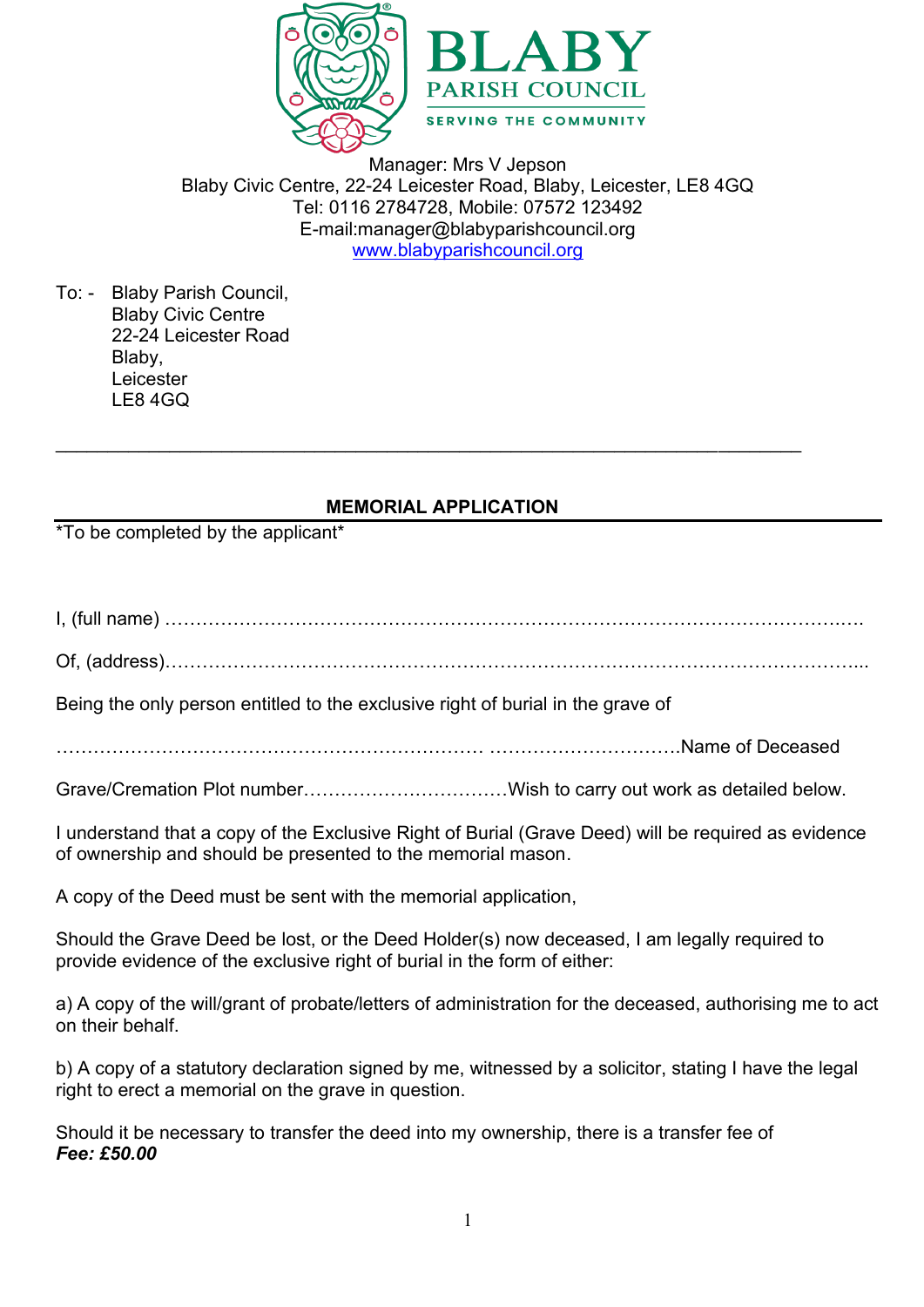## **DECLARATION BY APPLICANT**.

- A. **I AM** the registered owner of the Exclusive Rights of Burial as recorded on the Deed of Grant and hereby apply for a memorial permit to be issued subject to the regulations of Blaby Parish Council. □
- B. **I AM NOT** the registered owner of the Exclusive Rights of Burial as recorded on the Deed of Grant. I am a relative of the person buried in the grave, but it is impractical for me to trace the rightful owner and I hereby apply for a memorial permit to be issued to place and maintain or add an inscription on a memorial on the grave. I further declare that should the rightful owner be traced I agree to remove the memorial at my expense if requested. ◯  $□$

| I hereby apply for permission to:-                                           |                                                     |        |
|------------------------------------------------------------------------------|-----------------------------------------------------|--------|
| a) Erect a memorial<br>Fee: Parishioner/Non-Parishioner £75.00               |                                                     | □<br>п |
| b) Add a second inscription to an existing memorial<br>Fee: £25.00           |                                                     | □      |
| c) Erect a replacement memorial<br>Fee: £75.00<br>*please tick as applicable |                                                     | □      |
|                                                                              |                                                     |        |
| To carry out work as detailed below:                                         |                                                     |        |
| A detailed drawing showing all dimensions                                    | Proposed Inscription(s) or detail of other<br>work: |        |
| and type of material must be given here:                                     |                                                     |        |
| (This can be provided on a separate<br>sheet)                                | (This can be provided on a separate<br>sheet)       |        |
|                                                                              |                                                     |        |
|                                                                              |                                                     |        |
|                                                                              |                                                     |        |
| Materials used                                                               |                                                     |        |
| Size  Base Height                                                            |                                                     |        |
| Ground anchor system used                                                    | Dates removed&                                      |        |